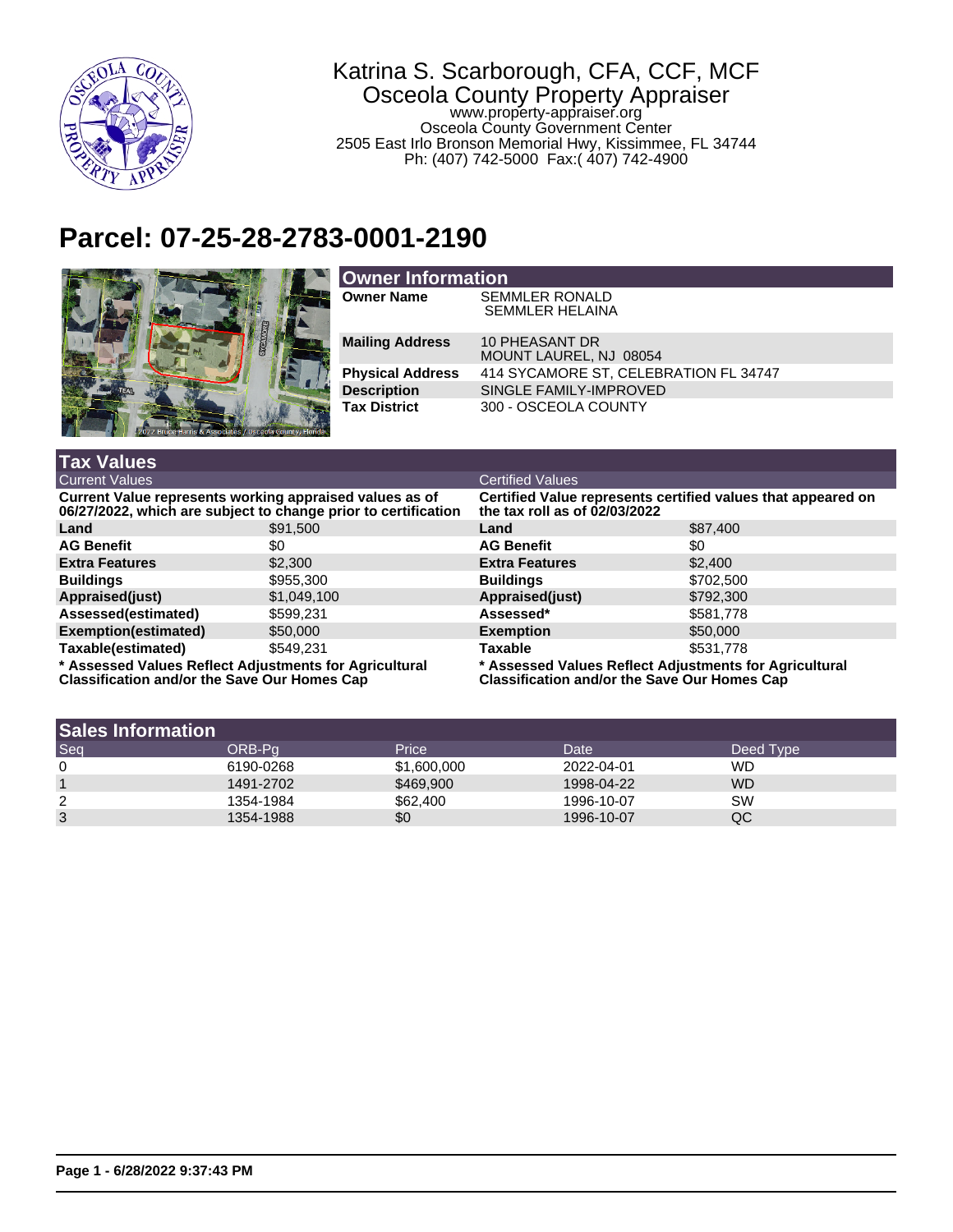| Land Information - Total Acreage: 0.18 |       |        |           |            |  |
|----------------------------------------|-------|--------|-----------|------------|--|
| <b>Land Description</b>                | Units | Depth  | Land Type | Land Value |  |
| VILLAGE                                | 1.00  | 124.00 |           | \$91,500   |  |

| <b>IExtra Features</b>       |       |            |               |
|------------------------------|-------|------------|---------------|
| <b>Extra Feature</b>         | Units | Year Built | Feature Value |
| FIREPLACE-PREFABRICATED GOOD |       | 1997       | \$1.482       |
| VINYL FENCE-6 FT HIGH GOOD   | 104   | 1997       | \$832         |

| <b>Building Information</b> |               |                      |                                    |
|-----------------------------|---------------|----------------------|------------------------------------|
| <b>Building 1</b>           |               |                      |                                    |
| <b>Description</b>          | SINGLE FAMILY | <b>Bedrooms</b>      | 4                                  |
| <b>Year Built</b>           | 1997          | <b>Bathrooms</b>     | 4                                  |
| Value                       | \$955,300     | <b>Fixtures</b>      |                                    |
| <b>Actual Area</b>          | 5783          | <b>Roof Cover</b>    | 4 COMPOSITE SHINGLE                |
| <b>Heated Area</b>          | 4026          | <b>Exterior Wall</b> | $(1.00)$ 6 SIDING ABOVE<br>AVERAGE |
| Building 1 subarea          |               |                      |                                    |
| <b>Description</b>          | Code          | <b>Year Built</b>    | <b>Total Sketched Area</b>         |
| APARTMENT-RESIDENTIAL       | <b>APT</b>    | 1997                 | 567                                |
| UPPER STORY FINISHED        | <b>USF</b>    | 1997                 | 1200                               |
| <b>OPEN PORCH FINISHED</b>  | <b>OPF</b>    | 1997                 | 247                                |
| <b>BASE AREA</b>            | <b>BAS</b>    | 1997                 | 2259                               |
| <b>OPEN PORCH FINISHED</b>  | <b>OPF</b>    | 1997                 | 240                                |
| <b>GARAGE FINISHED</b>      | <b>GRF</b>    | 1997                 | 579                                |
| <b>OPEN PORCH FINISHED</b>  | <b>OPF</b>    | 1997                 | 691                                |

**Legal Description**

**Legal Description** CELEBRATION VILLAGE UNIT 2 PB 8 PG 185-212 LOT 219 08/25/28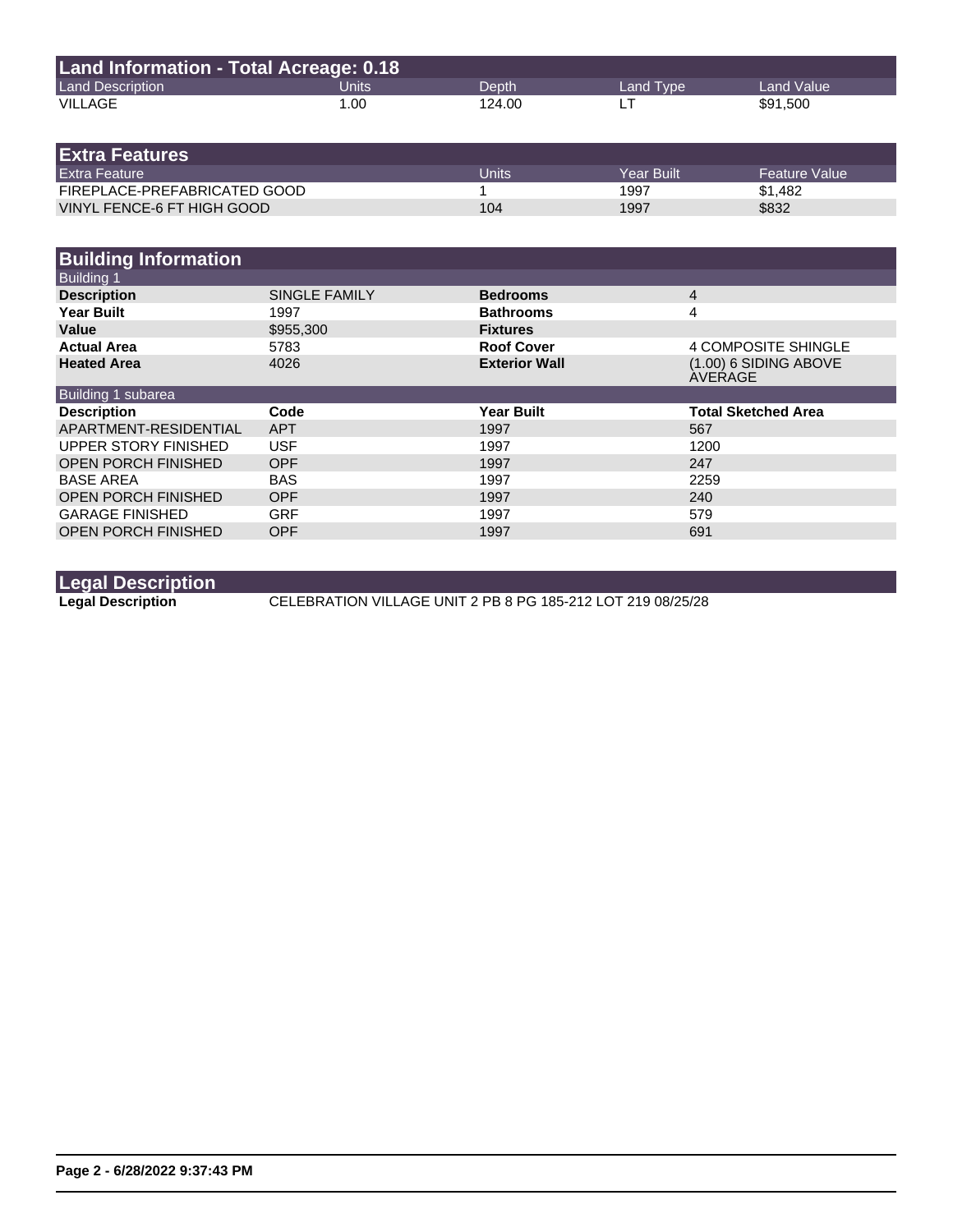

## 07-25-28-2783-0001-2190 11/20/2007